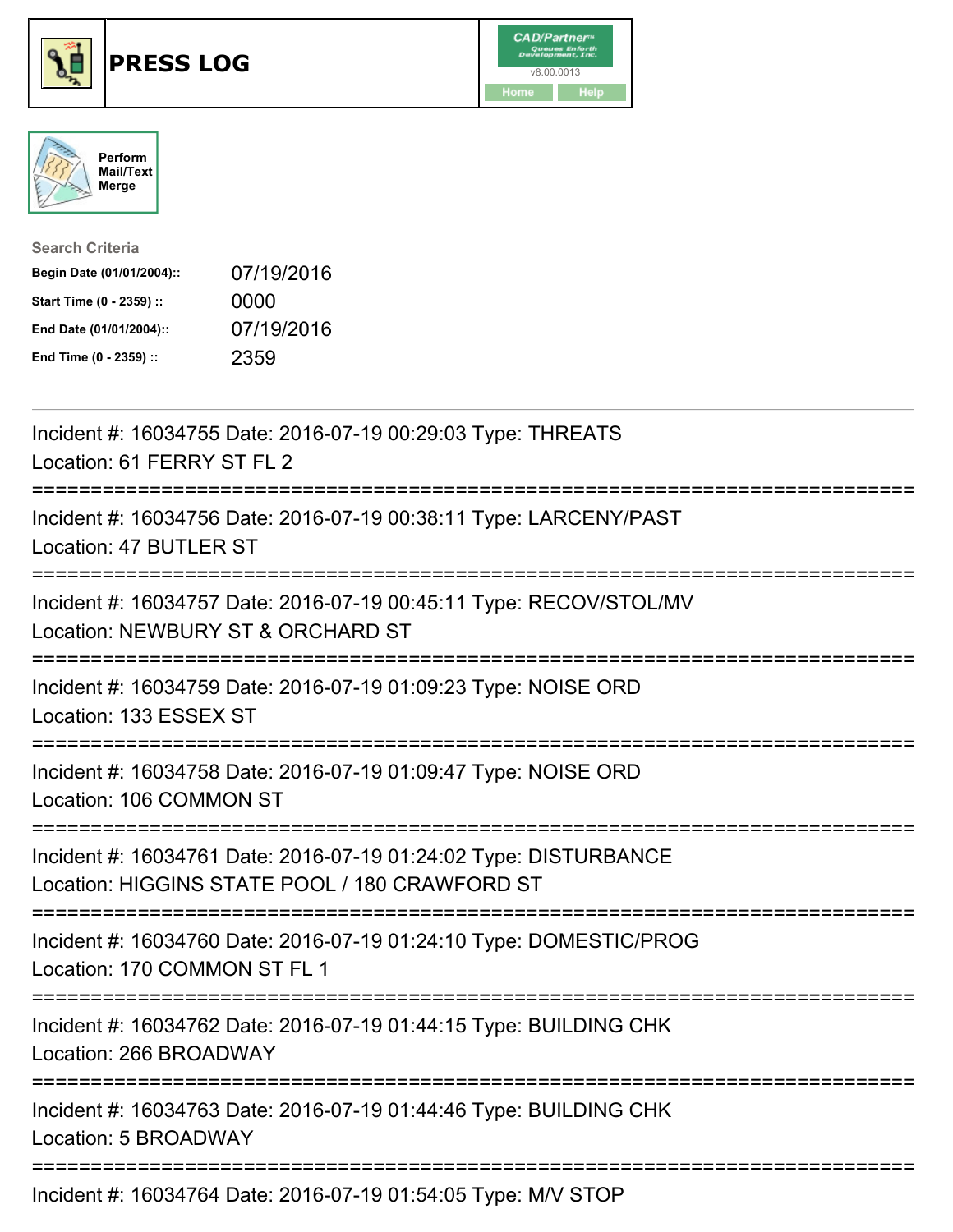Location: 133 ESSEX ST

=========================================================================== Incident #: 16034765 Date: 2016-07-19 01:54:34 Type: M/V STOP Location: DURSO AV & MARLBORO ST =========================================================================== Incident #: 16034766 Date: 2016-07-19 02:00:59 Type: M/V STOP Location: MT VERNON ST & S BROADWAY =========================================================================== Incident #: 16034767 Date: 2016-07-19 02:24:03 Type: MEDIC SUPPORT Location: ANDOVER ST & S BROADWAY =========================================================================== Incident #: 16034768 Date: 2016-07-19 02:28:17 Type: ALARM/BURG Location: MT VERNON LIQUORS / 421 S BROADWAY =========================================================================== Incident #: 16034769 Date: 2016-07-19 02:38:12 Type: SUICIDE ATTEMPT Location: 185 HIGH ST =========================================================================== Incident #: 16034770 Date: 2016-07-19 03:02:29 Type: BUILDING CHK Location: GAS AND GO / 150 WINTHROP AV =========================================================================== Incident #: 16034771 Date: 2016-07-19 03:47:06 Type: M/V STOP Location: CHICKERING ST & WINTHROP AV =========================================================================== Incident #: 16034772 Date: 2016-07-19 03:47:54 Type: BUILDING CHK Location: SHOWCASE CINEMA / 141 WINTHROP AV =========================================================================== Incident #: 16034773 Date: 2016-07-19 04:15:57 Type: M/V STOP Location: METHUEN ST & UNION ST =========================================================================== Incident #: 16034774 Date: 2016-07-19 04:21:32 Type: BUILDING CHK Location: BOOST MOBILE / 366 ESSEX ST =========================================================================== Incident #: 16034775 Date: 2016-07-19 04:23:37 Type: BUILDING CHK Location: ESSEX MARKET / 175 ESSEX ST =========================================================================== Incident #: 16034776 Date: 2016-07-19 04:41:49 Type: M/V STOP Location: COMMON ST & LAWRENCE ST =========================================================================== Incident #: 16034777 Date: 2016-07-19 05:59:55 Type: ALARM/BURG Location: EXCEL HVAC / 61 GLENN ST =========================================================================== Incident #: 16034778 Date: 2016-07-19 07:03:32 Type: M/V STOP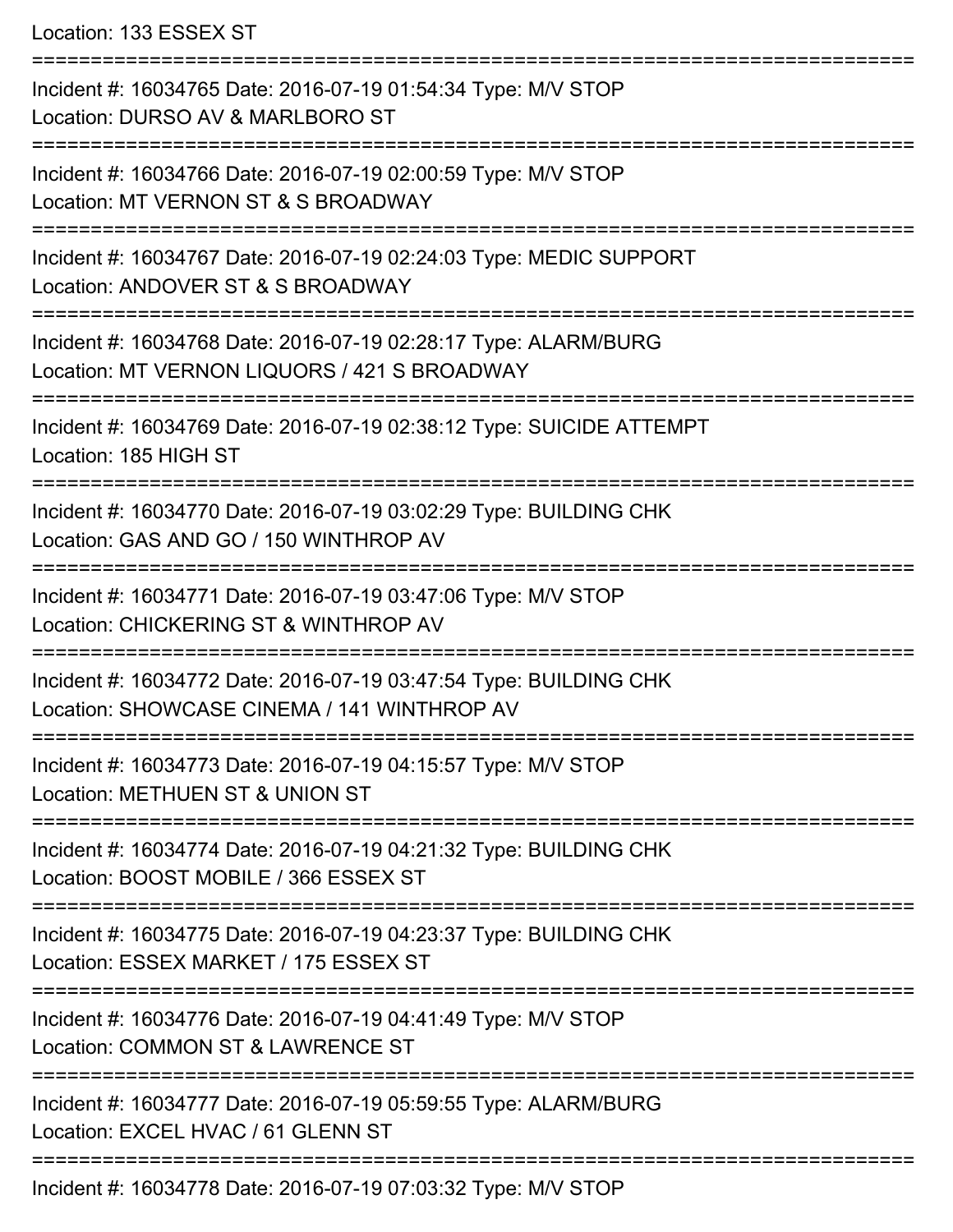| Incident #: 16034779 Date: 2016-07-19 07:04:11 Type: PARK & WALK<br>Location: BROADWAY                  |
|---------------------------------------------------------------------------------------------------------|
| Incident #: 16034780 Date: 2016-07-19 07:07:01 Type: M/V STOP<br>Location: FOREST ST & HAVERHILL ST     |
| Incident #: 16034781 Date: 2016-07-19 07:22:11 Type: ASSSIT OTHER PD<br><b>Location: BERKELEY ST</b>    |
| Incident #: 16034782 Date: 2016-07-19 07:33:07 Type: M/V STOP<br>Location: LAWRENCE ST & PARK ST        |
| Incident #: 16034783 Date: 2016-07-19 07:34:09 Type: ALARM/BURG<br>Location: CLASS INC / 1 PARKER ST    |
| Incident #: 16034784 Date: 2016-07-19 07:35:46 Type: HIT & RUN M/V<br>Location: 59 TREMONT ST           |
| Incident #: 16034785 Date: 2016-07-19 07:37:25 Type: AUTO ACC/NO PI<br>Location: FARNHAM ST & FOSTER ST |
| Incident #: 16034786 Date: 2016-07-19 07:53:21 Type: AUTO ACC/NO PI<br>Location: 231 WATER ST           |
| Incident #: 16034787 Date: 2016-07-19 07:59:55 Type: M/V STOP<br>Location: ERVING AV & SHORT ST         |
| Incident #: 16034788 Date: 2016-07-19 08:34:05 Type: DISTURBANCE<br><b>Location: 1 GENERAL ST</b>       |
| Incident #: 16034789 Date: 2016-07-19 08:36:58 Type: ASSIST FIRE<br>Location: 533 HAVERHILL ST          |
| Incident #: 16034790 Date: 2016-07-19 08:40:11 Type: 209A/SERVE<br>Location: 106 BRADFORD ST            |
| Incident #: 16034791 Date: 2016-07-19 08:41:51 Type: 209A/SERVE<br>Location: 90 LOWELL ST               |
| Incident #: 16034792 Date: 2016-07-19 08:44:17 Type: 209A/SERVE                                         |

 $L: L: \rightarrow \cap N \wedge \cap T$  TER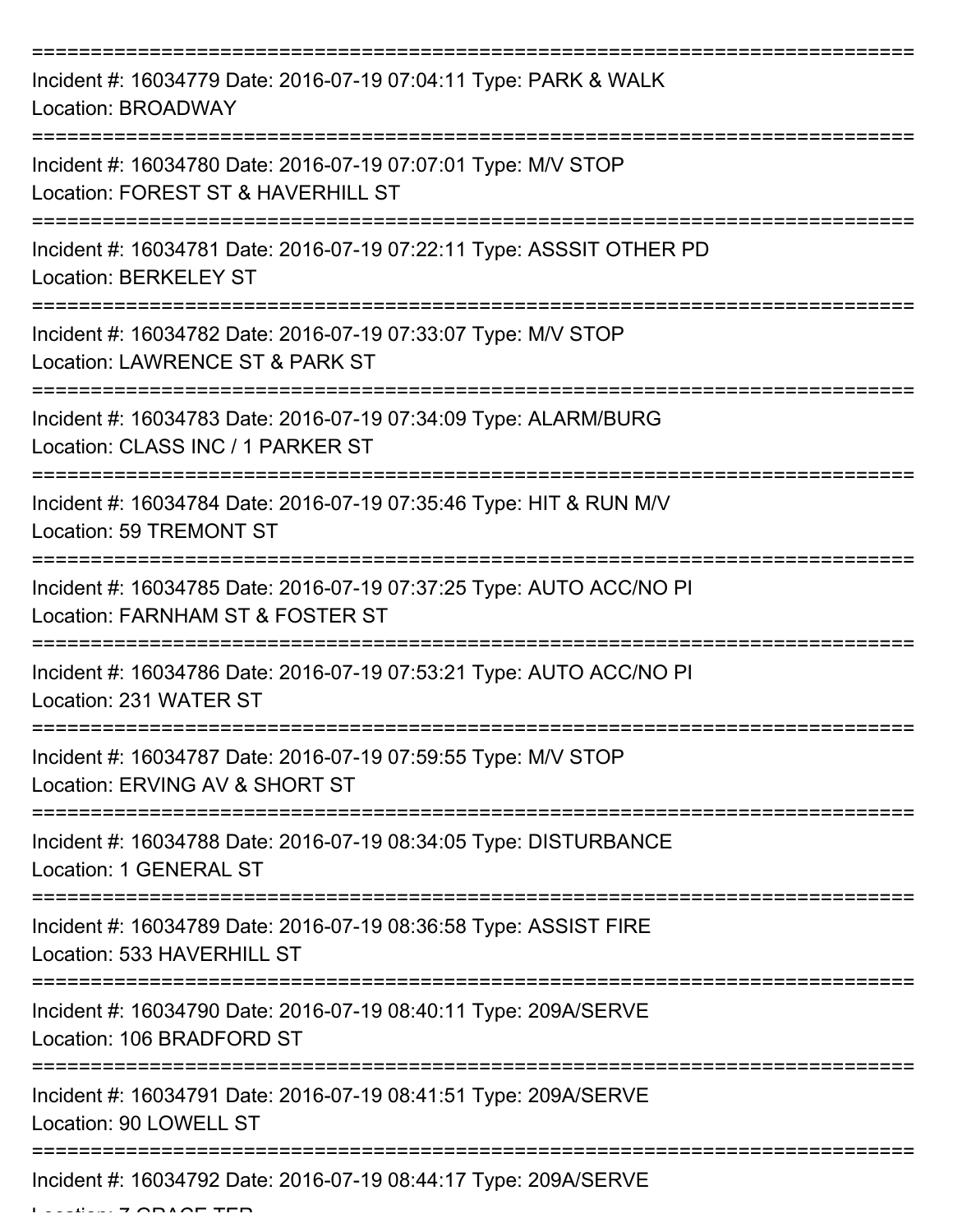| Incident #: 16034793 Date: 2016-07-19 08:55:06 Type: LARCENY/PAST<br>Location: 40 LAWRENCE ST       |
|-----------------------------------------------------------------------------------------------------|
| Incident #: 16034794 Date: 2016-07-19 09:00:39 Type: 209A/SERVE<br>Location: 19 WINTER ST           |
| Incident #: 16034795 Date: 2016-07-19 09:11:31 Type: LARCENY/MV/PAST<br><b>Location: AVON ST</b>    |
| Incident #: 16034796 Date: 2016-07-19 09:19:27 Type: MAN DOWN<br>Location: BROADWAY & TREMONT ST    |
| Incident #: 16034797 Date: 2016-07-19 09:28:55 Type: MEDIC SUPPORT<br>Location: 47 MIDLAND ST       |
| Incident #: 16034798 Date: 2016-07-19 09:49:36 Type: TOW OF M/V<br>Location: 191 ABBOTT ST          |
| Incident #: 16034799 Date: 2016-07-19 09:54:46 Type: M/V STOP<br>Location: BROADWAY & HAVERHILL ST  |
| Incident #: 16034800 Date: 2016-07-19 09:57:35 Type: M/V STOP<br>Location: 326 S UNION ST           |
| Incident #: 16034801 Date: 2016-07-19 09:59:14 Type: M/V STOP<br>Location: CANTON ST & PROSPECT ST  |
| Incident #: 16034802 Date: 2016-07-19 10:05:47 Type: ALARM/BURG<br>Location: 290 MERRIMACK ST       |
| Incident #: 16034803 Date: 2016-07-19 10:16:13 Type: LIC PLATE STO<br>Location: 50 ISLAND ST        |
| Incident #: 16034804 Date: 2016-07-19 10:29:15 Type: M/V STOP<br>Location: AUBURN ST & HAMPSHIRE ST |
| Incident #: 16034805 Date: 2016-07-19 10:36:55 Type: TOW OF M/V<br>Location: ESSEX ST & MILL ST     |
| Incident #: 16034806 Date: 2016-07-19 10:46:26 Type: WARRANT SERVE                                  |

Location: 394 BROADWAY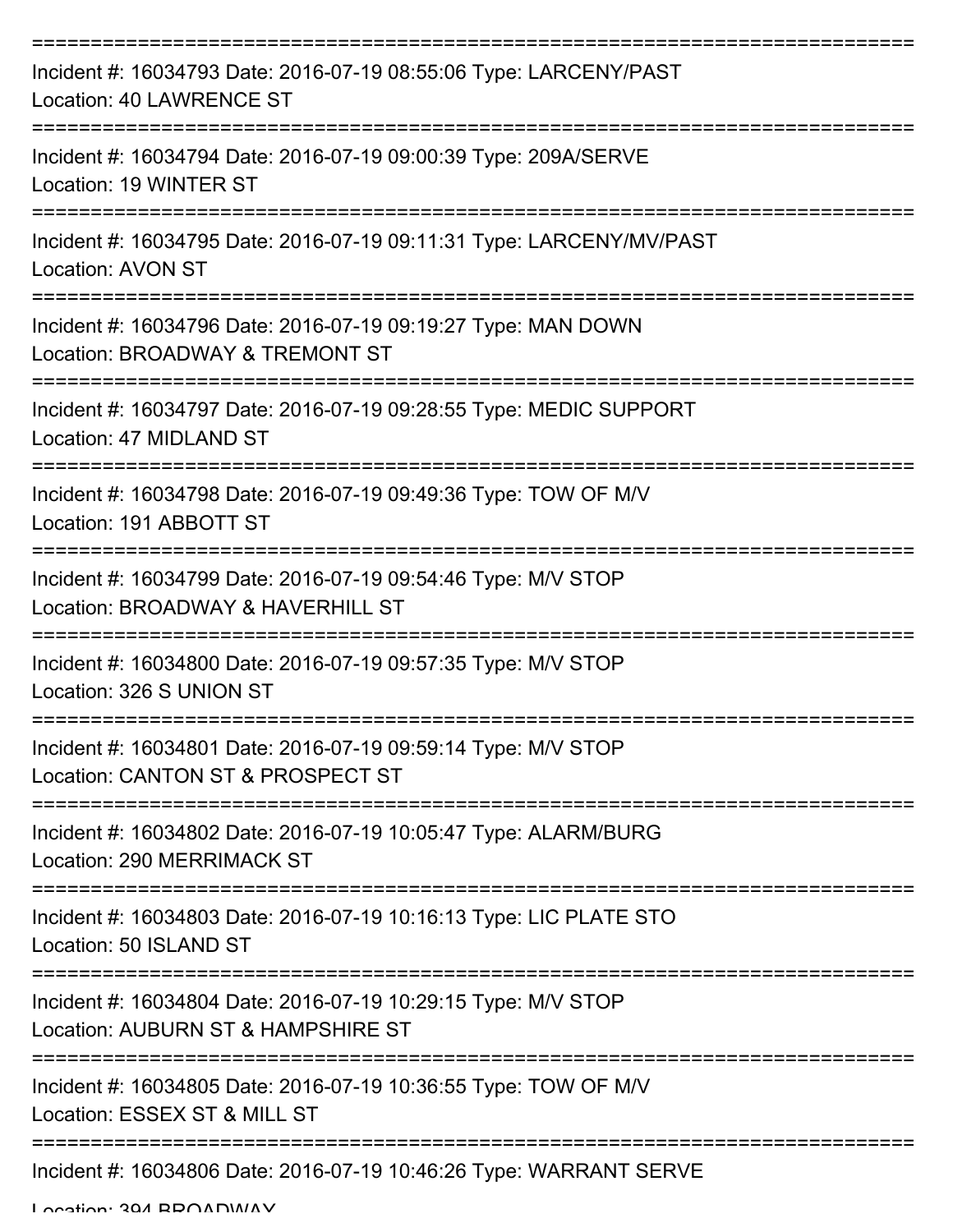| Incident #: 16034808 Date: 2016-07-19 10:51:21 Type: MV/BLOCKING<br>Location: 64 OSGOOD ST<br>------------------      |
|-----------------------------------------------------------------------------------------------------------------------|
| Incident #: 16034807 Date: 2016-07-19 10:52:04 Type: SUS PERS/MV<br>Location: CANAL ST & MARSTON ST<br>============== |
| Incident #: 16034809 Date: 2016-07-19 10:53:20 Type: DISTURBANCE<br>Location: 10 EMBANKMENT RD                        |
| Incident #: 16034810 Date: 2016-07-19 10:57:07 Type: FRAUD<br>Location: 40 LAWRENCE ST #3225                          |
| Incident #: 16034811 Date: 2016-07-19 11:09:24 Type: 209A/SERVE<br>Location: 62 AVON ST                               |
| Incident #: 16034812 Date: 2016-07-19 11:11:53 Type: M/V STOP<br>Location: BROADWAY & LOWELL ST                       |
| Incident #: 16034813 Date: 2016-07-19 11:13:50 Type: M/V STOP<br>Location: LAFAYETTE AV & S BROADWAY                  |
| Incident #: 16034814 Date: 2016-07-19 11:16:25 Type: GENERAL SERV<br>Location: 205 BROADWAY                           |
| Incident #: 16034816 Date: 2016-07-19 11:19:53 Type: COURT DOC SERVE<br>Location: 275 ANDOVER ST #5 FL 3RD            |
| Incident #: 16034815 Date: 2016-07-19 11:21:06 Type: M/V STOP<br>Location: MT VERNON ST & S BROADWAY                  |
| Incident #: 16034817 Date: 2016-07-19 11:22:22 Type: 209A/SERVE<br>Location: 29 WHITMAN ST                            |
| Incident #: 16034818 Date: 2016-07-19 11:26:47 Type: SUS PERS/MV<br>Location: 383 HAVERHILL ST                        |
| Incident #: 16034819 Date: 2016-07-19 11:28:07 Type: SUS PERS/MV<br>Location: 3JN542 / BOXFORD ST & OSGOOD ST         |
| Incident #: 16034820 Date: 2016-07-19 11:30:34 Type: MV/BLOCKING                                                      |

Location: 42 SARGENT ST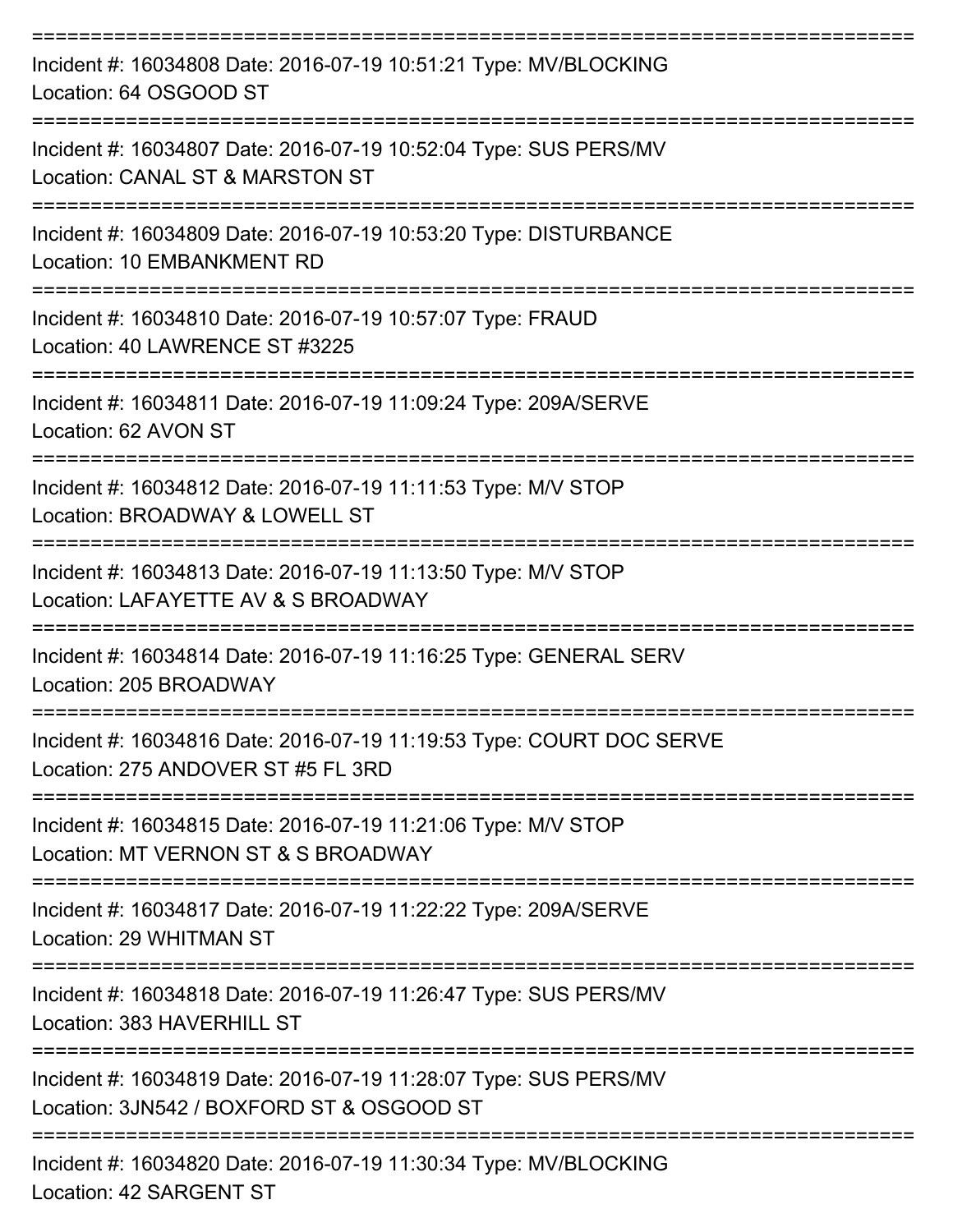| Incident #: 16034821 Date: 2016-07-19 11:40:30 Type: 209A/SERVE<br>Location: 210 MARKET ST                                 |
|----------------------------------------------------------------------------------------------------------------------------|
| :======================<br>Incident #: 16034822 Date: 2016-07-19 11:48:02 Type: COURT DOC SERVE<br>Location: 34 NEWTON ST  |
| Incident #: 16034823 Date: 2016-07-19 11:51:52 Type: DISTURBANCE<br>Location: 102 JACKSON ST                               |
| Incident #: 16034824 Date: 2016-07-19 11:55:57 Type: COURT DOC SERVE<br>Location: 259 ANDOVER ST                           |
| Incident #: 16034825 Date: 2016-07-19 12:00:06 Type: 209A/SERVE<br>Location: 126 BOWDOIN ST<br>--------------------------- |
| Incident #: 16034826 Date: 2016-07-19 12:04:23 Type: COURT DOC SERVE<br>Location: 443 ANDOVER ST                           |
| Incident #: 16034827 Date: 2016-07-19 12:19:55 Type: INVEST CONT<br>Location: 35 IRENE ST                                  |
| Incident #: 16034828 Date: 2016-07-19 12:21:26 Type: M/V STOP<br>Location: BRADFORD ST & FRANKLIN ST                       |
| Incident #: 16034829 Date: 2016-07-19 12:45:38 Type: M/V STOP<br>Location: 2XR896 / 139 MAY ST                             |
| Incident #: 16034830 Date: 2016-07-19 12:46:26 Type: M/V STOP<br>Location: 2358422 NH / 205 BROADWAY                       |
| Incident #: 16034831 Date: 2016-07-19 12:46:28 Type: 911 HANG UP<br>Location: 5 DUNSTABLE ST                               |
| Incident #: 16034832 Date: 2016-07-19 12:48:37 Type: CK WELL BEING<br>Location: BIRCH ST & STEARNS AV                      |
| Incident #: 16034833 Date: 2016-07-19 12:50:03 Type: COURT DOC SERVE<br>Location: 93 BODWELL ST                            |
| Incident #: 16034834 Date: 2016-07-19 12:50:25 Type: MV/BLOCKING<br>Location: 15 UNION ST                                  |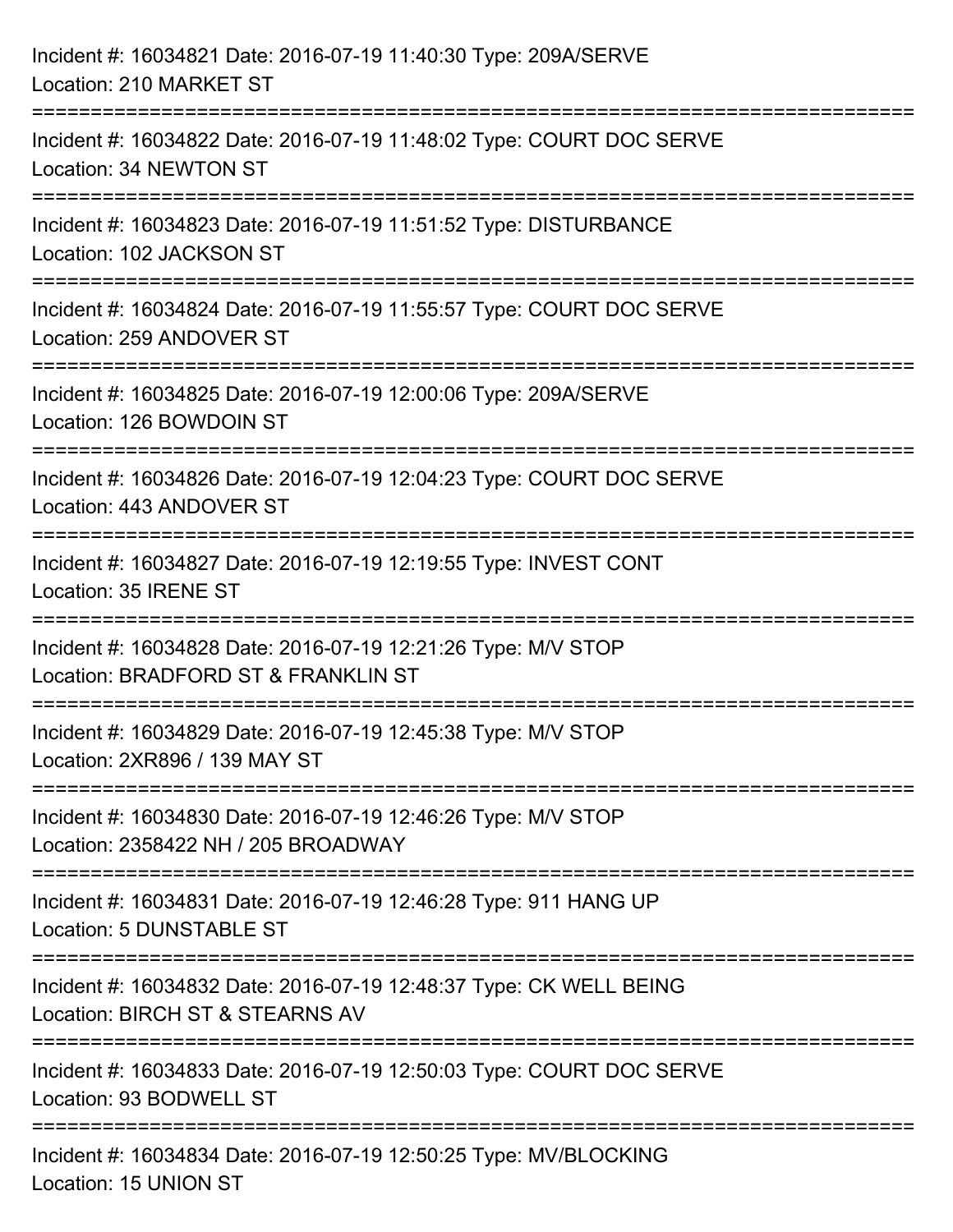| Incident #: 16034835 Date: 2016-07-19 12:57:48 Type: SUS PERS/MV<br>Location: 106 SUNSET AV                                       |
|-----------------------------------------------------------------------------------------------------------------------------------|
| Incident #: 16034836 Date: 2016-07-19 12:59:08 Type: COURT DOC SERVE<br>Location: 36 MORTON ST                                    |
| Incident #: 16034837 Date: 2016-07-19 13:03:34 Type: DRUG VIO<br>Location: 17 WALNUT ST                                           |
| Incident #: 16034838 Date: 2016-07-19 13:07:25 Type: M/V STOP<br>Location: DAVIS ST & EASTON ST                                   |
| Incident #: 16034839 Date: 2016-07-19 13:08:33 Type: COURT DOC SERVE<br>Location: 36 MORTON ST                                    |
| Incident #: 16034840 Date: 2016-07-19 13:12:51 Type: COURT DOC SERVE<br>Location: 443 ANDOVER ST                                  |
| Incident #: 16034841 Date: 2016-07-19 13:13:45 Type: TOW OF M/V<br>Location: 106 SUNSET AV                                        |
| Incident #: 16034842 Date: 2016-07-19 13:14:33 Type: COURT DOC SERVE<br>Location: 126 BOWDOIN ST                                  |
| Incident #: 16034843 Date: 2016-07-19 13:16:16 Type: COURT DOC SERVE<br>Location: 34 NEWTON ST                                    |
| Incident #: 16034844 Date: 2016-07-19 13:32:32 Type: M/V STOP<br>Location: 342 BROADWAY                                           |
| Incident #: 16034845 Date: 2016-07-19 13:36:04 Type: DRUG VIO<br>Location: LAWRENCE ST & MYRTLE ST                                |
| Incident #: 16034846 Date: 2016-07-19 13:40:56 Type: M/V STOP<br>Location: 112 E HAVERHILL ST<br>================================ |
| Incident #: 16034847 Date: 2016-07-19 14:19:00 Type: M/V STOP<br>Location: DARTMOUTH ST & HAVERHILL ST                            |
| Incident #: 16034848 Date: 2016-07-19 14:27:21 Type: TOW OF M/V<br>Location: MIDDLEBURY ST & NELSON ST                            |

===========================================================================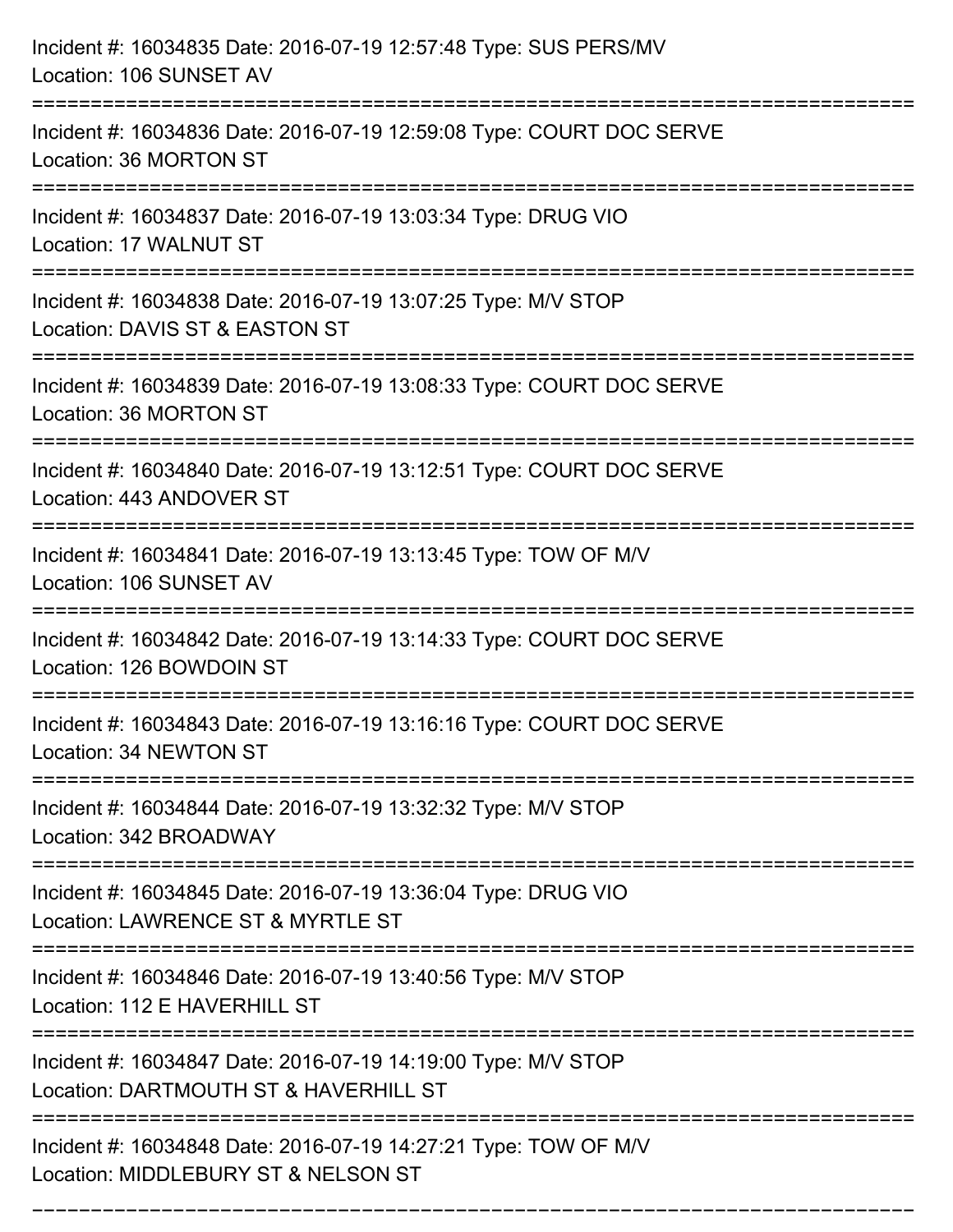| Incident #: 16034849 Date: 2016-07-19 14:47:36 Type: MAN DOWN<br>Location: 264 S UNION ST                             |
|-----------------------------------------------------------------------------------------------------------------------|
| Incident #: 16034851 Date: 2016-07-19 15:05:53 Type: SUS PERS/MV<br>Location: 70 FARNHAM ST                           |
| Incident #: 16034850 Date: 2016-07-19 15:07:02 Type: INVEST CONT<br>Location: COADY'S TOWING SERVICE / 139 MARSTON ST |
| Incident #: 16034852 Date: 2016-07-19 15:19:48 Type: ALARM/BURG<br>Location: OLIVER SCHOOL / 183 HAVERHILL ST         |
| Incident #: 16034853 Date: 2016-07-19 15:36:24 Type: ALARMS<br>Location: 50 PLEASANT ST                               |
| Incident #: 16034854 Date: 2016-07-19 15:49:11 Type: INVEST CONT<br>Location: 304 LOWELL ST                           |
| Incident #: 16034855 Date: 2016-07-19 15:50:28 Type: NOTIFICATION<br>Location: 351 HAMPSHIRE ST #APT 1                |
| Incident #: 16034857 Date: 2016-07-19 15:55:15 Type: CK WELL BEING<br>Location: S BROADWAY                            |
| Incident #: 16034856 Date: 2016-07-19 15:55:33 Type: M/V STOP<br>Location: HAVERHILL ST & LAWRENCE ST                 |
| Incident #: 16034858 Date: 2016-07-19 16:00:27 Type: INVEST CONT<br>Location: 487 HAVERHILL ST                        |
| Incident #: 16034859 Date: 2016-07-19 16:11:28 Type: THREATS<br>Location: 138 SARATOGA ST #1                          |
| Incident #: 16034860 Date: 2016-07-19 16:29:05 Type: TOW OF M/V<br>Location: 52 BLANCHARD ST                          |
| Incident #: 16034861 Date: 2016-07-19 16:32:04 Type: A&B PAST<br>Location: GEISLER STATE POOL / 50 HIGH ST            |
| Incident #: 16034862 Date: 2016-07-19 16:39:33 Type: ALARMS<br>Location: 530 BROADWAY                                 |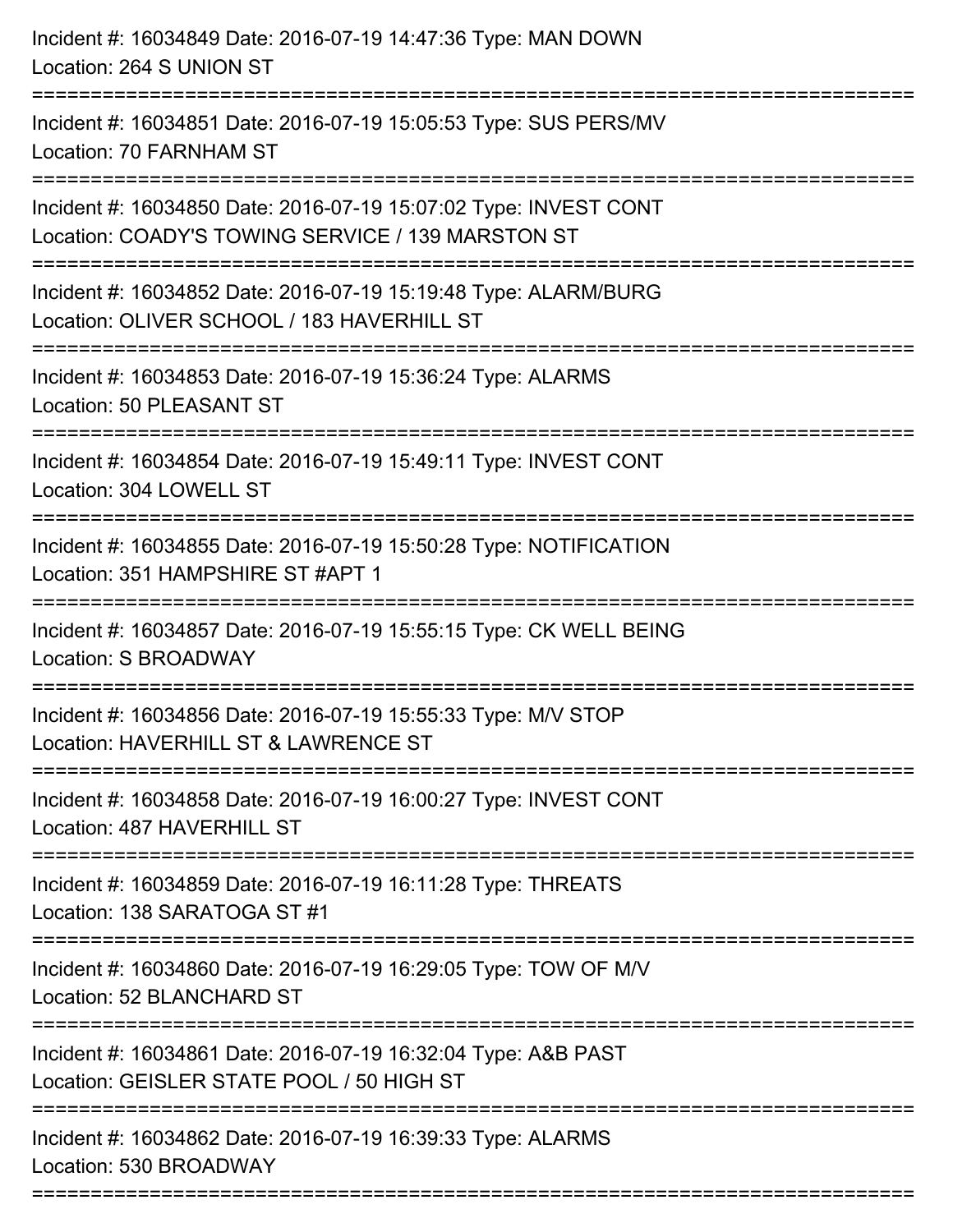Location: PLEASANT TR

| Incident #: 16034864 Date: 2016-07-19 17:18:55 Type: TOW/REPOSSED<br>Location: 79 PHILLIPS ST                        |
|----------------------------------------------------------------------------------------------------------------------|
| Incident #: 16034866 Date: 2016-07-19 17:22:24 Type: M/V STOP<br>Location: BROADWAY & LOWELL ST                      |
| Incident #: 16034865 Date: 2016-07-19 17:23:08 Type: UNWANTEDGUEST<br>Location: 379 HAVERHILL ST FL 3                |
| Incident #: 16034867 Date: 2016-07-19 17:24:01 Type: DOMESTIC/PROG<br>Location: 488 HOWARD ST FL 2                   |
| Incident #: 16034868 Date: 2016-07-19 17:27:21 Type: SUS PERS/MV<br>Location: NESMITH ST & TEXAS AV                  |
| Incident #: 16034869 Date: 2016-07-19 17:28:58 Type: M/V STOP<br>Location: BROADWAY & LOWELL ST                      |
| Incident #: 16034870 Date: 2016-07-19 17:30:15 Type: M/V STOP<br>Location: BROADWAY & LOWELL ST                      |
| Incident #: 16034871 Date: 2016-07-19 17:33:32 Type: M/V STOP<br>Location: BROADWAY & LOWELL ST                      |
| =================<br>Incident #: 16034872 Date: 2016-07-19 17:34:49 Type: M/V STOP<br>Location: BROADWAY & LOWELL ST |
| Incident #: 16034875 Date: 2016-07-19 17:36:15 Type: M/V STOP<br>Location: BROADWAY & LOWELL ST                      |
| Incident #: 16034873 Date: 2016-07-19 17:36:29 Type: HIT & RUN M/V<br><b>Location: 9 TREMONT ST</b>                  |
| Incident #: 16034874 Date: 2016-07-19 17:38:43 Type: M/V STOP<br>Location: 700 ESSEX ST                              |
| Incident #: 16034877 Date: 2016-07-19 17:42:01 Type: M/V STOP<br>Location: BROADWAY & LOWELL ST                      |
|                                                                                                                      |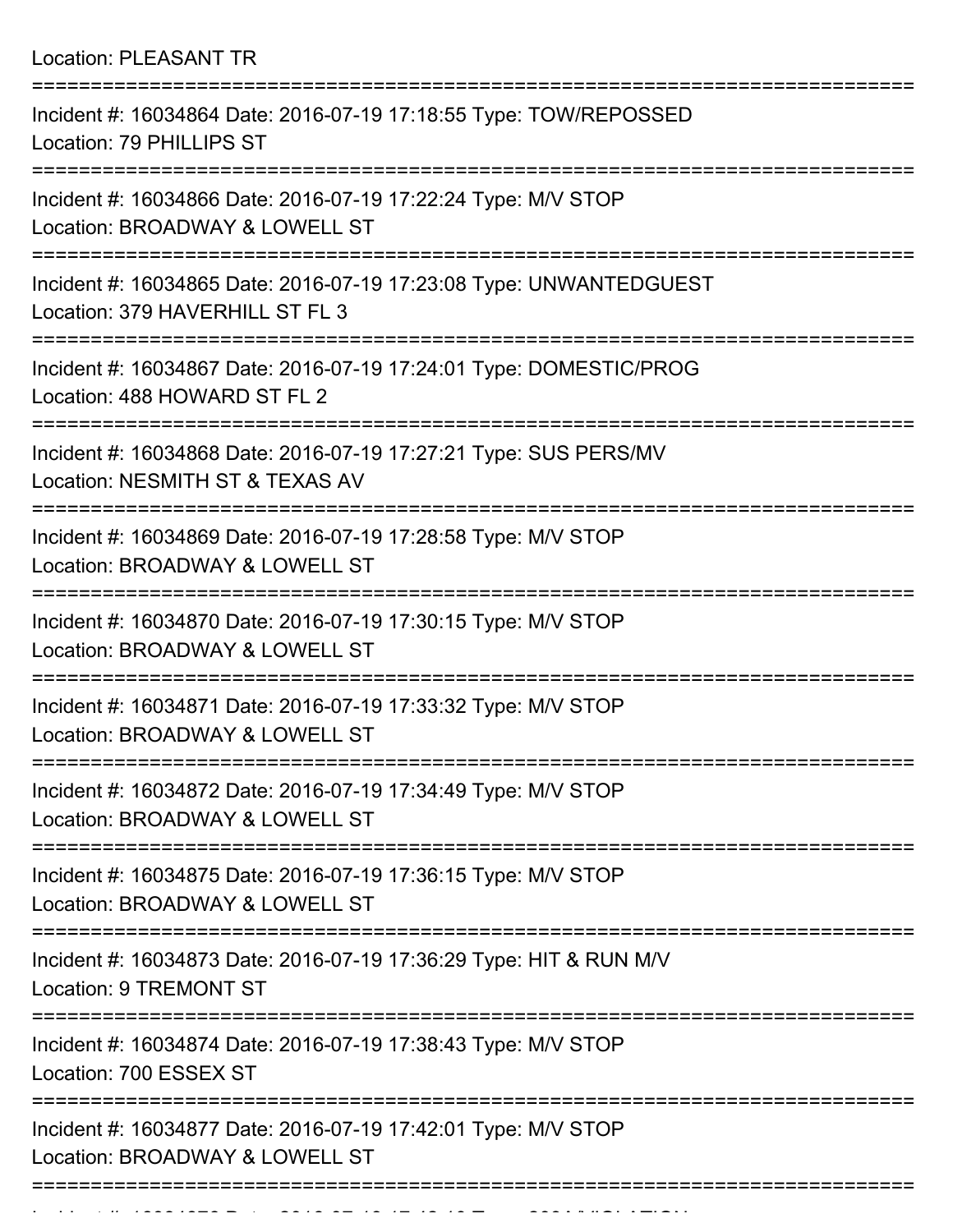Location: 15 BARNARD RD

| Incident #: 16034878 Date: 2016-07-19 17:44:32 Type: M/V STOP<br>Location: BROADWAY & LOWELL ST               |
|---------------------------------------------------------------------------------------------------------------|
| Incident #: 16034879 Date: 2016-07-19 17:51:18 Type: M/V STOP<br>Location: BROADWAY & LOWELL ST               |
| Incident #: 16034880 Date: 2016-07-19 17:53:27 Type: LOUD NOISE<br>Location: 205 S BROADWAY                   |
| Incident #: 16034881 Date: 2016-07-19 17:58:29 Type: M/V STOP<br>Location: BROADWAY & LOWELL ST               |
| Incident #: 16034882 Date: 2016-07-19 17:59:09 Type: M/V STOP<br>Location: BROADWAY & LOWELL ST               |
| Incident #: 16034883 Date: 2016-07-19 18:09:54 Type: DISORDERLY<br>Location: 495 LOWELL ST                    |
| Incident #: 16034884 Date: 2016-07-19 18:17:35 Type: ALARM/BURG<br>Location: WEATHERBEE SCHOOL / 75 NEWTON ST |
| Incident #: 16034885 Date: 2016-07-19 18:22:24 Type: DRUG OVERDOSE<br>Location: 214 WATER ST                  |
| Incident #: 16034886 Date: 2016-07-19 18:34:45 Type: MEDIC SUPPORT<br>Location: 10 MCKINLEY AV FL 1           |
| Incident #: 16034887 Date: 2016-07-19 18:44:14 Type: M/V STOP<br>Location: 395 LOWELL ST                      |
| Incident #: 16034888 Date: 2016-07-19 18:50:18 Type: ALARM/BURG<br>Location: 141 WINTHROP AV                  |
| Incident #: 16034889 Date: 2016-07-19 18:51:48 Type: ALARM/BURG<br>Location: 6 CHICKERING ST                  |
| Incident #: 16034890 Date: 2016-07-19 19:33:23 Type: AUTO ACC/UNK PI<br>Location: GRAINGER / 121 MARSTON ST   |
|                                                                                                               |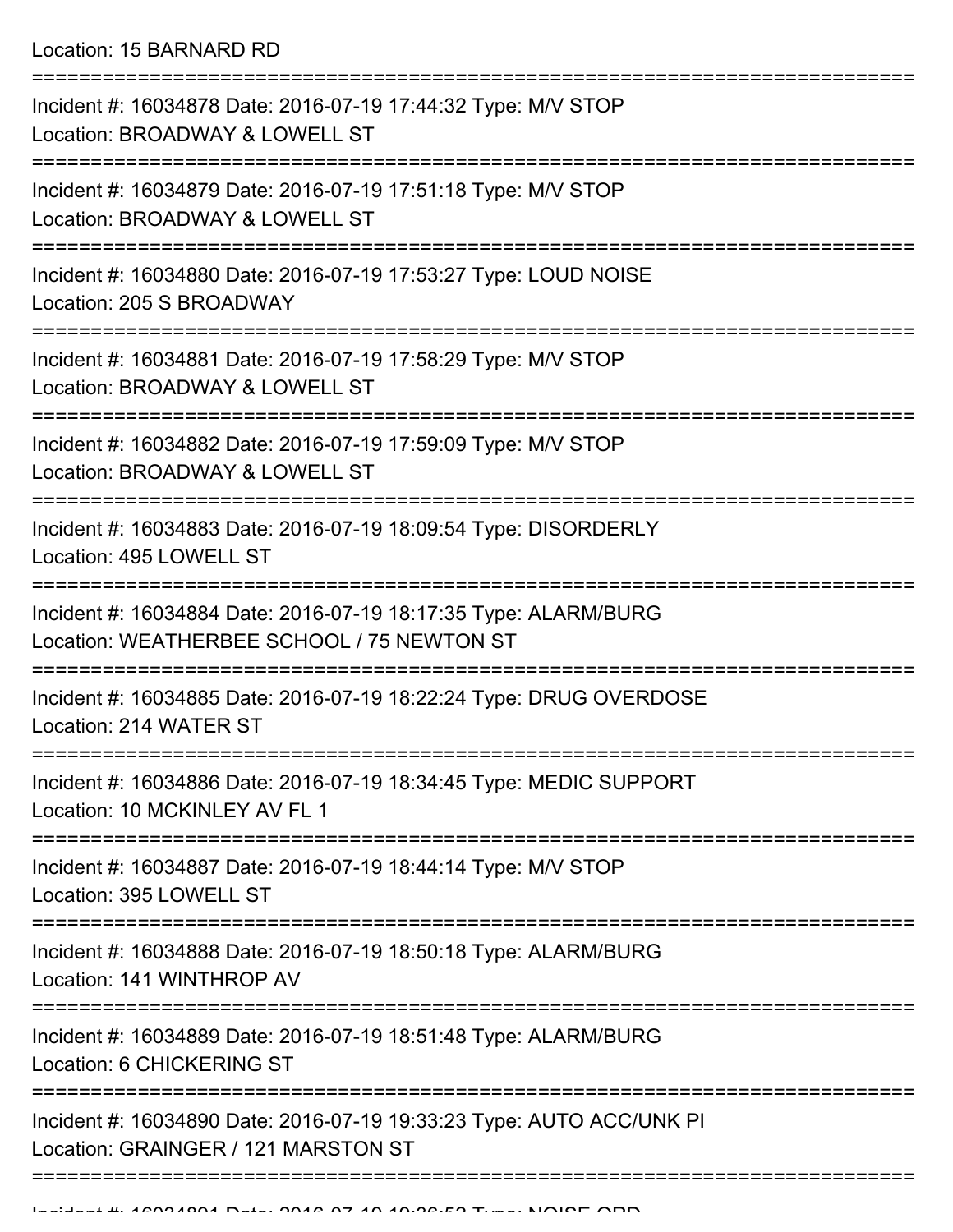| Location: 253 JACKSON ST                                                                                                                   |
|--------------------------------------------------------------------------------------------------------------------------------------------|
| Incident #: 16034892 Date: 2016-07-19 19:37:13 Type: AUTO ACC/UNK PI<br>Location: 40 LAWRENCE ST<br>:===================================== |
| Incident #: 16034893 Date: 2016-07-19 19:43:11 Type: NOISE ORD<br>Location: 26 NEWTON ST                                                   |
| Incident #: 16034894 Date: 2016-07-19 19:46:08 Type: SUS PERS/MV<br>Location: 128 NEWTON ST                                                |
| Incident #: 16034895 Date: 2016-07-19 20:06:49 Type: EXTRA SURVEIL<br>Location: BOAT RAMP / EVERETT ST & ROWE ST                           |
| Incident #: 16034896 Date: 2016-07-19 20:16:42 Type: A&B PROG<br>Location: S UNION ST & WINTHROP AV                                        |
| .====================<br>Incident #: 16034897 Date: 2016-07-19 20:20:36 Type: DRUG VIO<br>Location: ALLSTON ST & HOWARD ST                 |
| Incident #: 16034898 Date: 2016-07-19 20:40:15 Type: SUICIDE ATTEMPT<br>Location: 10 ARLINGTON ST FL 3                                     |
| Incident #: 16034899 Date: 2016-07-19 20:41:59 Type: DISTURBANCE<br>Location: 149 LAWRENCE ST FL 3                                         |
| Incident #: 16034900 Date: 2016-07-19 20:53:37 Type: DOMESTIC/PAST<br>Location: 202 WILLOW ST                                              |
| Incident #: 16034901 Date: 2016-07-19 20:56:35 Type: 209A/SERVE<br>Location: 90 LOWELL ST                                                  |
| Incident #: 16034902 Date: 2016-07-19 21:07:26 Type: ALARM/BURG<br>Location: 101 AMESBURY ST                                               |
| Incident #: 16034903 Date: 2016-07-19 21:21:04 Type: ALARM/BURG<br>Location: 85 BAY STATE RD #UNIT 13                                      |
| Incident #: 16034904 Date: 2016-07-19 21:25:54 Type: MAL DAMAGE<br>Location: 40 BYRON AV                                                   |
|                                                                                                                                            |

Incident #: 16034905 Date: 2016-07-19 21:34:52 Type: NOTIFICATION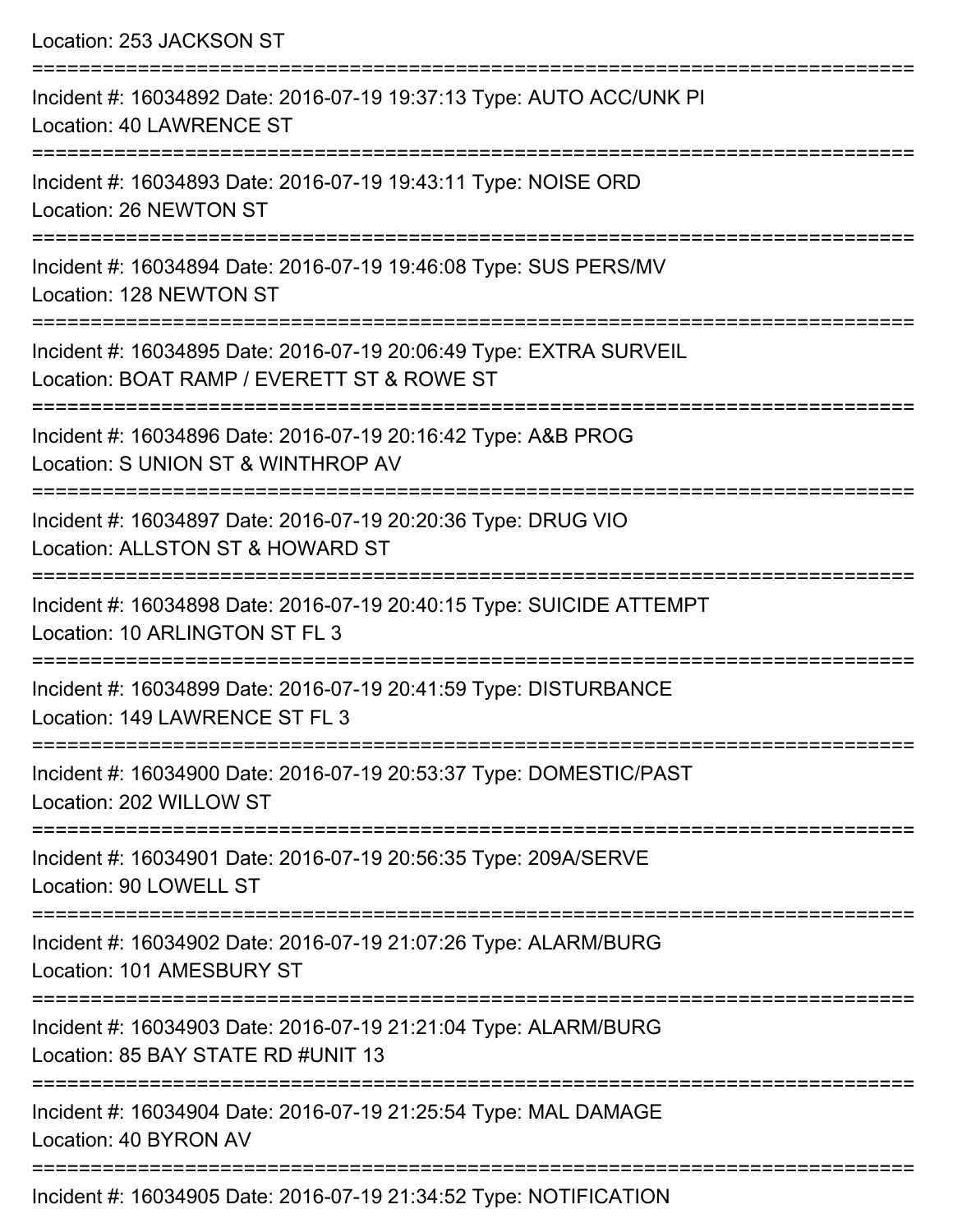| Incident #: 16034906 Date: 2016-07-19 21:57:47 Type: DK (DRUNK)<br>Location: 205 BROADWAY<br>:=================================== |
|-----------------------------------------------------------------------------------------------------------------------------------|
| Incident #: 16034907 Date: 2016-07-19 22:07:06 Type: AUTO ACC/UNK PI<br>Location: LAWRENCE ST & MYRTLE ST<br>-----------------    |
| Incident #: 16034908 Date: 2016-07-19 22:07:20 Type: NOISE ORD<br>Location: 381 CHESTNUT ST                                       |
| Incident #: 16034909 Date: 2016-07-19 22:11:55 Type: NOISE ORD<br>Location: 50 BROMFIELD ST                                       |
| Incident #: 16034910 Date: 2016-07-19 22:21:34 Type: M/V STOP<br>Location: HAVERHILL ST & LAWRENCE ST                             |
| Incident #: 16034911 Date: 2016-07-19 22:22:03 Type: UNWANTEDGUEST<br>Location: 242 MT VERNON ST #8                               |
| Incident #: 16034912 Date: 2016-07-19 22:30:13 Type: TOW OF M/V<br>Location: 1 COMMONWEALTH DR                                    |
| Incident #: 16034913 Date: 2016-07-19 22:44:48 Type: MEDIC SUPPORT<br>Location: 249 FARNHAM ST                                    |
| Incident #: 16034914 Date: 2016-07-19 23:01:13 Type: 911 HANG UP<br>Location: 20 DEBBIE LN                                        |
| Incident #: 16034915 Date: 2016-07-19 23:21:23 Type: GENERAL SERV<br>Location: ALLSTON ST & HIGH ST                               |
| Incident #: 16034916 Date: 2016-07-19 23:28:16 Type: CK WELL BEING<br>Location: S UNION ST & WINTHROP AV                          |
| Incident #: 16034917 Date: 2016-07-19 23:36:32 Type: ALARM/BURG<br>Location: 327 HAVERHILL ST                                     |
| Incident #: 16034918 Date: 2016-07-19 23:48:17 Type: AUTO ACC/PI<br>Location: GLENN ST & SHEPARD ST                               |
| Incident #: 16034919 Date: 2016-07-19 23:57:57 Type: ALARM/BURG                                                                   |